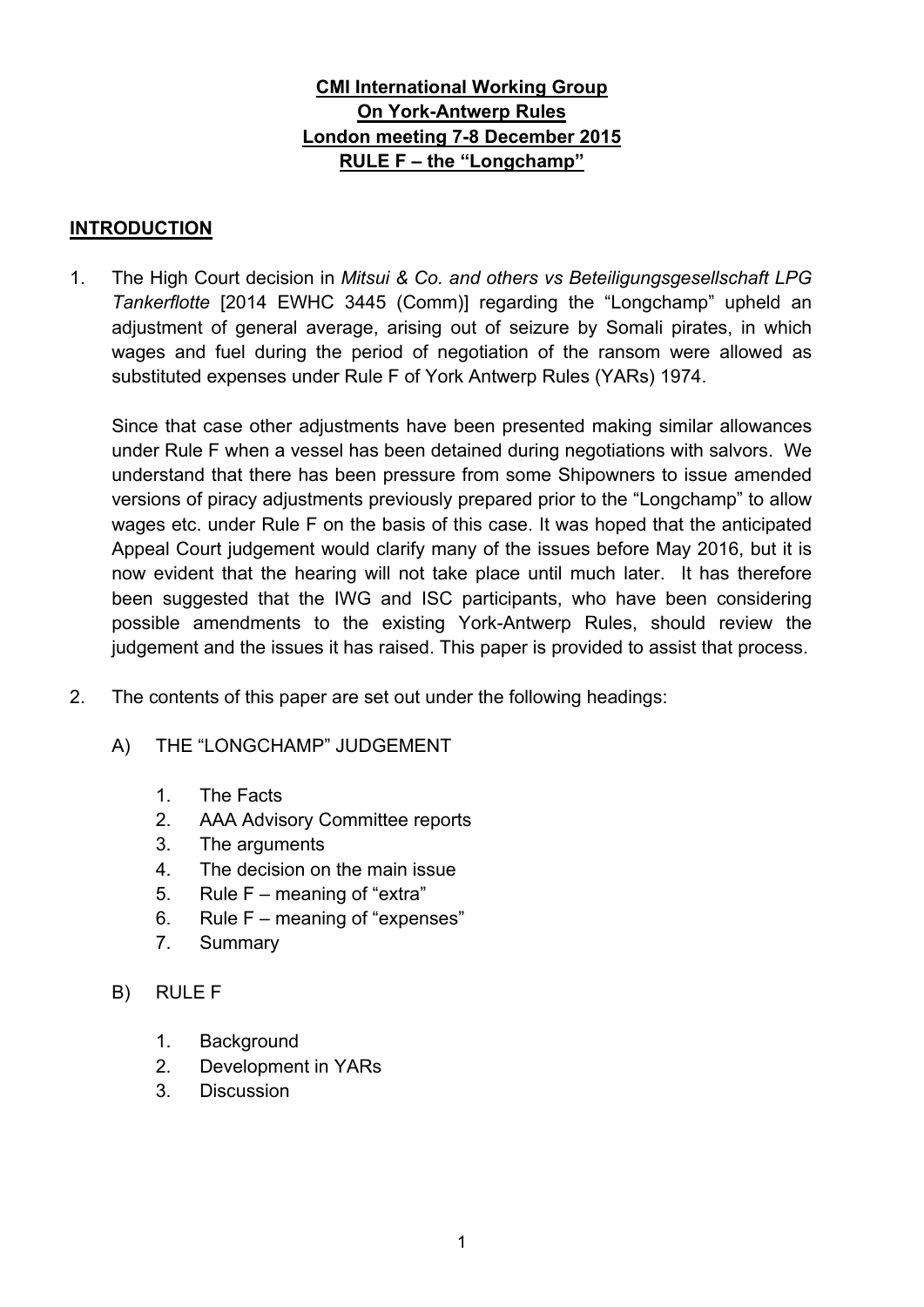- C) RULE C
	- 1. Background
	- 2. Development in YARs
- D) EXAMPLES
	- 1. A piracy example
	- 2. A salvage example
	- 3. A temporary repair example
- E) SUMMARY

## **A) THE "LONGCHAMP" JUDGEMENT**

- 1. The Facts
- 1.1 The case involved a chemical tanker that was seized on 29 January 2009 by Somali pirates, and a ransom demand of US\$6m was made by the pirates. After negotiation, a final ransom of US\$1.85m was agreed on 22 March 2009 and the vessel was released. During the period of negotiation the shipowner incurred expenditure totalling US\$181,604.25 which was claimed and allowed in an adjustment as General Average.

Of the six disputed amounts, the following are relevant to the questions of principle under review:

- (2) US\$75,734.00 crew wages during the negotiation period.
- (3) US\$70,058.70 high risk area bonus payable to crew during the same period.
- (4) US\$ 3,315.00 maintenance of crew during the same period.
- (5) US\$11,115.00 bunkers consumed during the same period.
- 1.2 In his Introduction the Judge reviewed the history of General Average and the York-Antwerp Rules, noting the (negative) position taken by English law on substituted expenses (Wilson v Bank of Victoria, 1867) and the contrasting attractiveness of the principle to commercial interests. Where the York-Antwerp Rules apply by contract, the English law of General Average is modified by agreement (para 18.).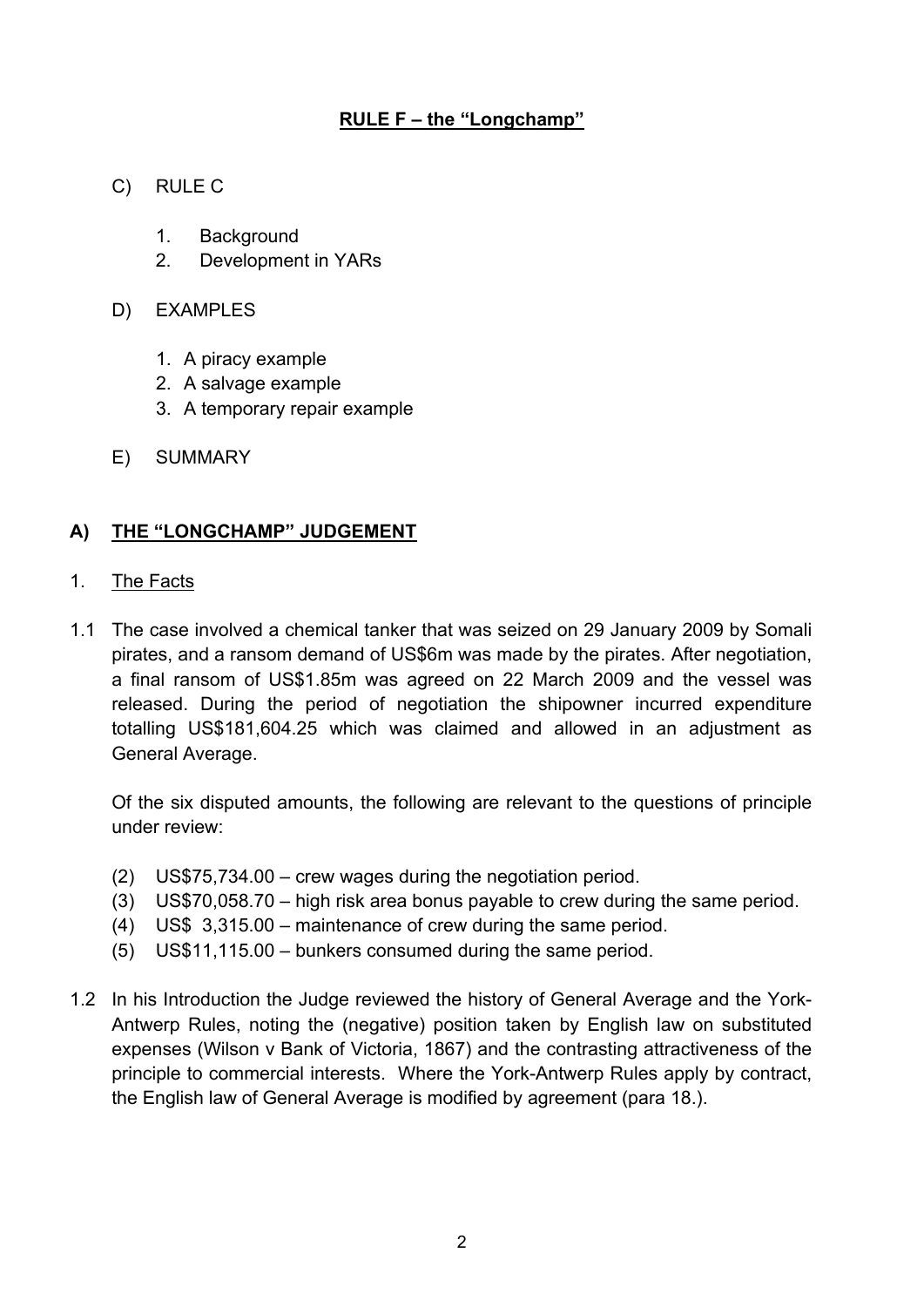1.3 The cargo interests appeared as Claimants seeking the repayment of cargo's proportion of these costs which they denied were properly allowable as General Average on the basis of Rule F as claimed by the Defendants. The adjustment provided the following rationale:

> *"Vessel's Owners and Managers together with the appointed Consultant negotiated successfully the initial demand of ransom in an amount of USD 6,000,000.00 down to an amount of USD 1.850,000.00 during a negotiation period of about 51 days, so that an amount of USD 4,150,000.00 was saved in the common interest of all property owners concerned, which would have been otherwise recoverable in General Average as per Rule A of the York-Antwerp Rules 1974. We are of the considered opinion that the expenses, which were incurred during the period of negotiation over the ransom amount, can be aIlowed in General Average as substituted expenses as per Rule F of the York-Antwerp Rules 1974, but only up to the amount of the General Average expense, which has been avoided."*

1.4 The Judge (Stephen Hofmeyer Q.C., sitting as a Deputy High Court Judge) summarised the negotiations as follows (para 33):

> *"The negotiations were generally conducted by the Manager's CSO on behalf of the Second Defendant and by a negotiator on behalf of the pirates. At the outset, the Manager's CSO informed the pirates' negotiator that the ransom demand was too high and the pirates' negotiator assured him that the pirates wanted to settle as soon as possible. Thereafter, the Manager's CSO negotiated within parameters set by the crisis management team, namely, a target settlement figure of US\$ 1.5 million and an initial offer of US\$373,000.00. A major objective of the crisis management team was to reduce the length of the crew's captivity and to settle for what they considered to be a reasonable ransom figure. They were apparently not willing to insist on a hard and prolonged negotiation to meet the initial target settlement figure if this could not be achieved.*

> *During the negotiations an advisor appointed by hull underwriters to assist the vessel's Managers in the negotiations informed the crisis management team that Somali pirate cases were taking more time and costing more money to settle than just a few months ago". During the same period the pirates allowed the crew to call their families. Permission was given for these calls to be made, primarily to encourage the families to apply pressure on the shipowners. The Master also complained about deteriorating conditions on board the vessel.*

> *After a period of negotiation which lasted in excess of 50 days, on 22 March 2009, a ransom was agreed in an amount of US\$1.85 million. The ransom was delivered in the afternoon of 27 March 2009, dropped at sea from a chartered aircraft. The pirates disembarked on 28 March 2009 and at about 08:00 hours the vessel recommenced her voyage. She proceeded first to Galle, Sri Lanka, where the crew were released and replaced."*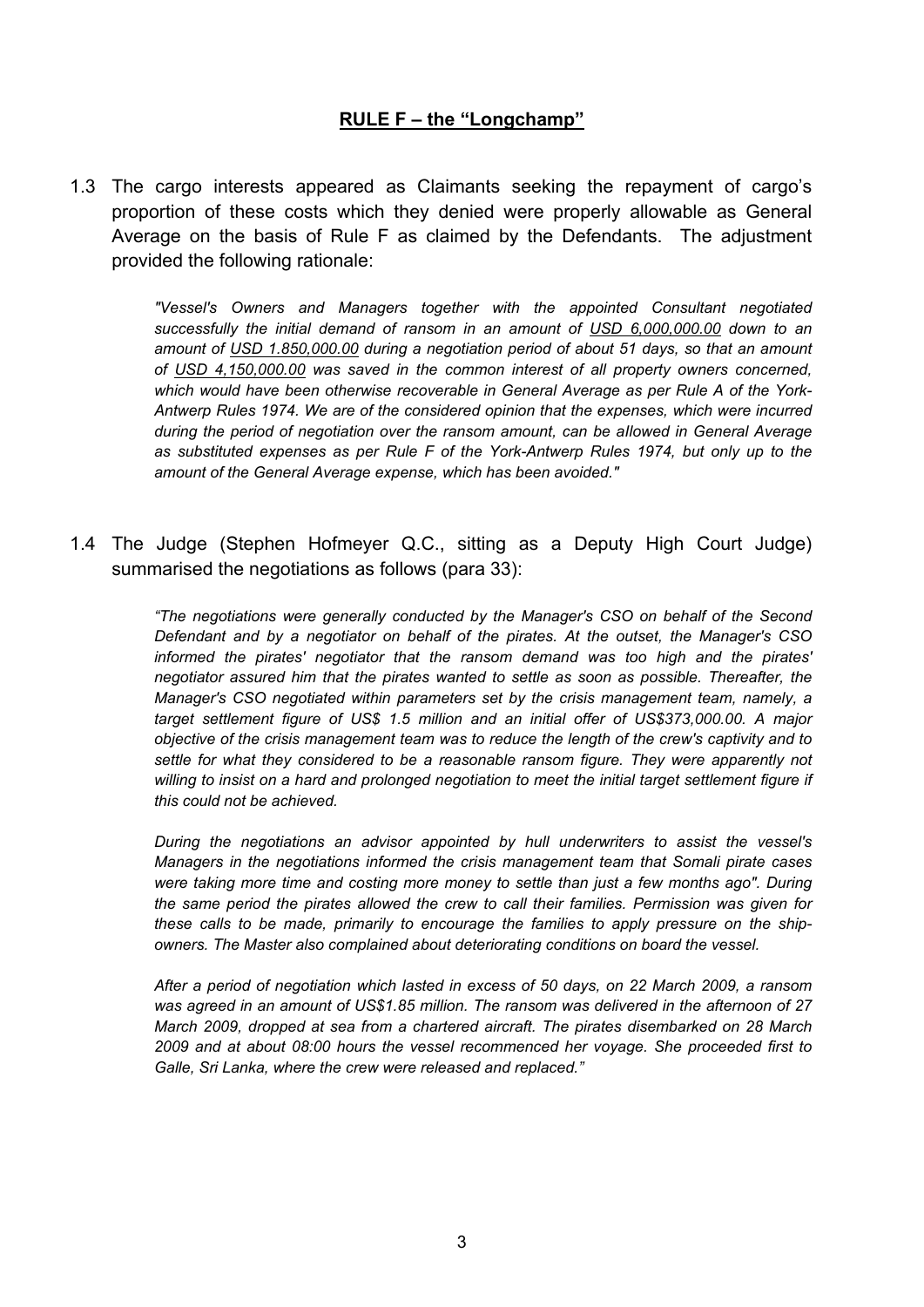### 2. AAA Advisory Committee

- 2.1 In June 2010, the AAA Advisory Committee had provided an opinion that similar expenses could not be recovered under Rule A or directly under Rule XI and no contrary views were expressed in the "Longchamp" or argued by the Defendants (para. 52).
- 2.2 The report of the AAA Advisory Committee issued on 21 June 2012 was quoted extensively in the judgement (para 50), including the following concluding passage:

*"The flaw in the argument put forward is that, before a substituted expense can be allowed in General Average, the hypothetical alternative scenario must involve greater costs which would have been allowable as GA. The hypothetical alternative in this case is that the matter might have been settled earlier for the higher amount of ransom demanded, before negotiation reduced it to the amount actually paid.*

*The original rationale was that the detention costs during the period of negotiation leading to the actual settlement should be treated as having been substituted for the reduction in the ransom demand achieved by the period of negotiation. The difficulty with this suggested reasoning is that, if the ransom ultimately agreed and paid is treated as the reasonable amount to have paid, then by definition any greater amount, even if settled earlier, must be regarded as unreasonable to the extent that it exceeds the amount actually settled. Thus there can be no excess which can constitute savings against which the putative substituted expenses can be allowed in General Average.*

*It is noted that Mr. [X] subsequently (see para. 15 in the Appendix) advised that he was in agreement "in principle with [Y]'s premise that only when the negotiations reach a point where the requested ransom would be considered "reasonable" could any argument for a substituted expense start". This would appear to be a concession that the original adjustment was incorrect in taking the first ransom demand as the starting point for the substituted expense argument.*

*He then goes on to identify the difficulty of deciding at what point in the negotiation a "reasonable" amount would have been reached. The Panel did not find this to be a difficulty at all. That point is reached when the negotiation arrives at a figure which is at once the highest amount the Owners are prepared to pay and the lowest amount the pirates are prepared to accept; it is, in short, the amount for which the ransom was actually settled.*

*In the circumstances there can be no savings against which any detention or other costs during the negotiation can be allowed as substituted expenses."*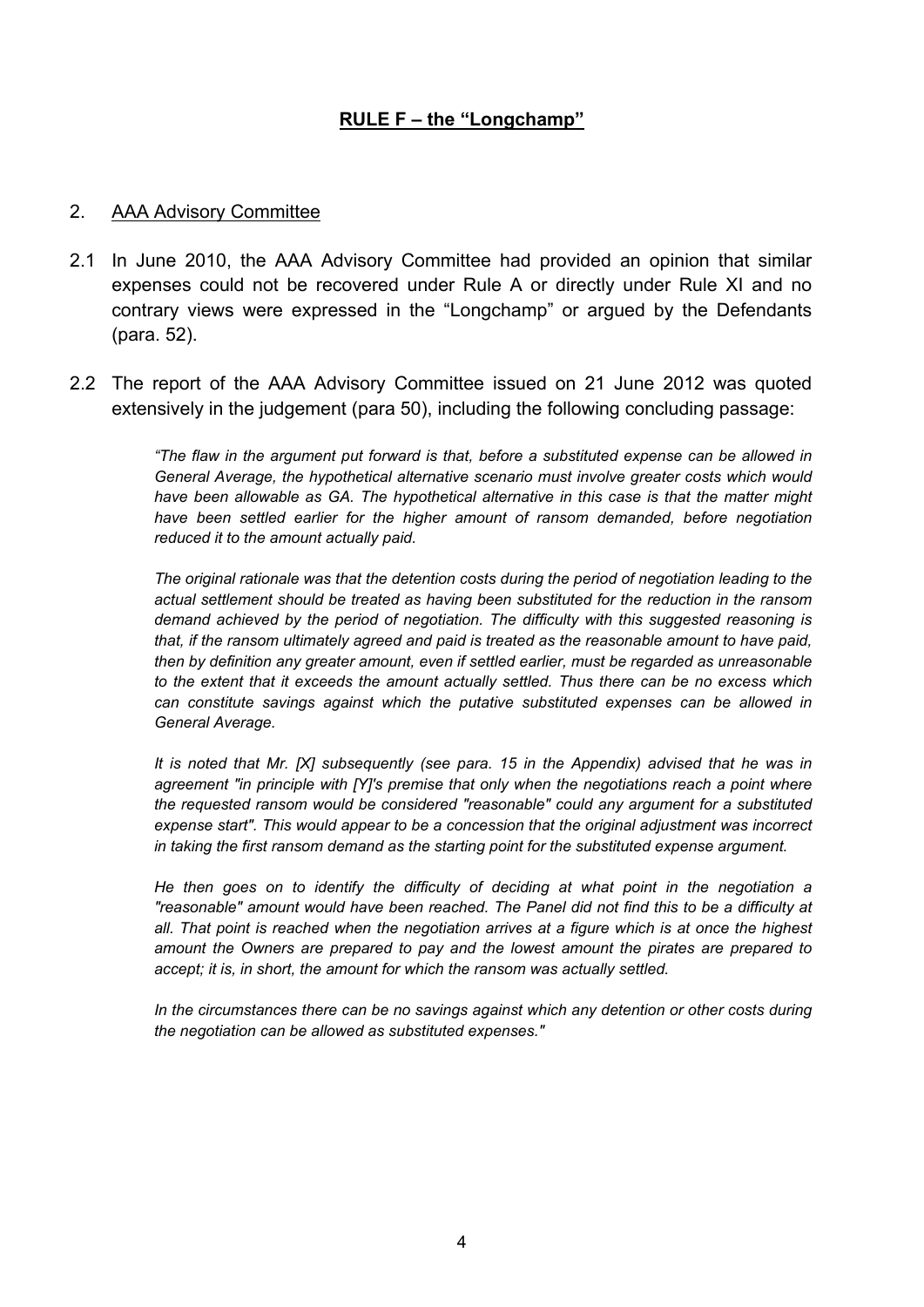#### 2.3 The Judge noted:

*"It is common ground that neither the Opinion of the Advisory Committee nor the Advisory Committee Report is binding on the Court. The Claimants contend that the Court should nevertheless have regard to them and treat them as being of some persuasive value. When pressed during oral submissions, Counsel for the Claimants, Mr Toms, did not seek to uphold the reasoning of the Advisory Committee in their Report."*

It is not immediately clear why Counsel for the Claimants took this view, given that he appeared to be advancing a similar argument.

#### 3. The Arguments

- "57 *The Defendants' case in respect of Rule F is simply stated. The expenses were incurred in order to reduce the amount of the ransom demanded by the pirates and, accordingly, were incurred in substitution for another expense (i.e. the saving between the ransom demanded and the ransom paid) which would have been "reasonably ... incurred" and thus would have been allowable pursuant to Rule A. The Defendants further say that reasonableness must be assessed on the hypothetical assumption that the alternative course (i.e. to negotiate the amount down) was not an available option.*
- *58. The Claimants disagree. Their primary argument proceeds as follows. Rule F applies only if, on the hypothesis that the substituted expenses had not been incurred, the costs or expenses that would have been incurred (i.e. the hypothetical costs and expenses) would have been allowable as general average. Costs and expenses are only allowable as general average if, inter alia, they are "reasonably ... incurred' within the meaning of Rule A of the York-Antwerp Rules 1974. If the Defendants had made payment of the pirates' initial ransom demand of US\$6 million without attempting to negotiate, the sum of US\$6 million would not have been allowable as general average expenditure because the expenditure would not have been "reasonably ... incurred". In the premises, because the original demand of US\$6 million would not, had it been paid, have been reasonably incurred, the costs and expenses in the sum of US\$181,604.25 were not substituted expenses falling within Rule F.*
- *59. The Claimants make three further submissions in respect of the Rule F claim. First, they contend that Rule F is not engaged because the expenditure has not been incurred in place of the expense of a ransom payment but, rather, in addition to the expense of a ransom payment. Second, they contend that the expenditure is not "extra" within the meaning of Rule F. Third, they contend that bunkers are not recoverable under Rule F as they are not "expenses", which are recoverable under Rule F, but losses, which are not recoverable under Rule F."*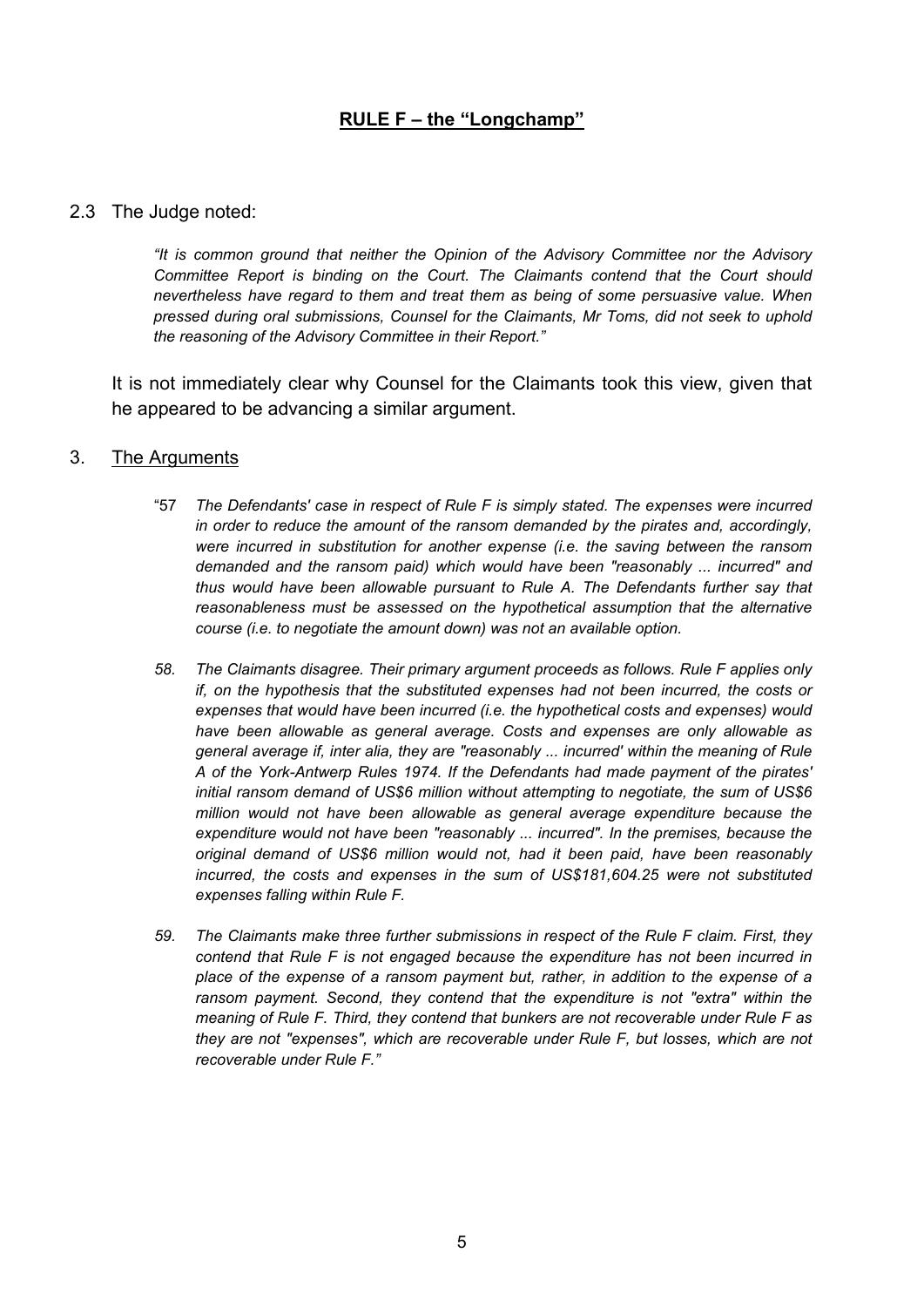#### 4. The Decision on the main issue

- *"94. The Claimants' first contention is that Rule F is not engaged because the expenditure which has been allowed in the Adjustment was not incurred in place of the expense of a ransom payment but, rather, in addition to the expense of a ransom payment. This contention can be dealt with shortly. There can be no doubt that the expenditure was incurred in substitution for the saving in ransom, i.e. the difference between the ransom initially demanded and the ransom ultimately paid. This is sufficient to engage Rule F.*
- *95. Shorn of unnecessary detail, the essential question separating the parties is whether the hypothetical expenditure in substitution for which the expenses referred to in subparagraphs 42(2) to 42(5) above were incurred "would have been allowable as general average" within the meaning of Rule F. The Defendants contend that, had the hypothetical expenditure been incurred, it would have been allowable in general average. The Claimants contend that, had the hypothetical expenditure been incurred, it would not have been allowable in general average because it would not have been "reasonably ... incurred" within the meaning of Rule A. The Claimants contend that the expenditure would not have been reasonably incurred because, in the circumstances prevailing at the material time, there was a natural and logical alternative open to the Defendants, namely, negotiating a reduced ransom. The Claimants contend that the only reasonable course of action was for the ship-owner to negotiate to a lower price.*
- *96. In support of their contention the Claimants relied on four particular facts and matters:*
	- *(1) The initial demand was reasonably understood by the ship-owner as being a starting shot in a negotiation and, therefore, the amount of the ransom payment would inevitably be reduced by a process of negotiation.*
	- *(2) The amount of the ransom was significantly reduced by the process of negotiation.*
	- *(3) Immediate acquiescence in the sum demanded might well have led to a higher sum being demanded.*
	- *(4) At the time of the ransom demand, the amount of the demand (i.e. US\$6 million) was broadly commensurate with what the Defendants understood to be the total value of the property which would have been saved by the payment of the ransom (i.e. about US\$6.35 million). Any reasonable ship-owner would have regarded the payment of a ransom in the amount of the value of the property saved to be grossly excessive.*

*The Claimants also referred to the Association of Average Adjusters' Advisory Committee Report although, ultimately, they did not seek to uphold its reasoning. I return to deal with these specific facts and matters below.*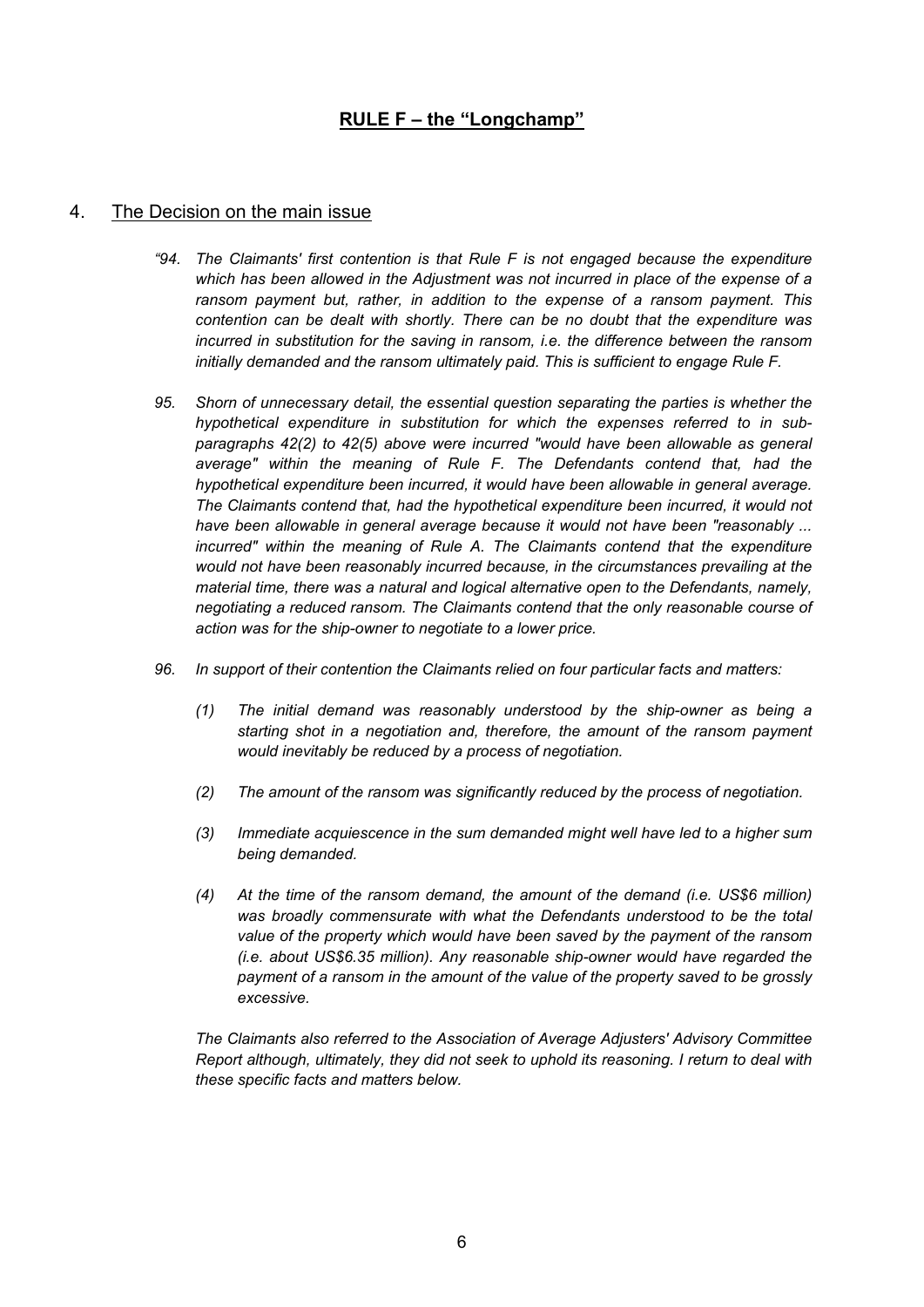- *97. The Claimant's contentions proceed on the assumption that US\$1.85 million was a "reasonable" ransom and that US\$6 million would not have been a "reasonable" ransom, When asked by me during oral submissions where the line was to be drawn between a "reasonable" and an "unreasonable" ransom and on what basis the line falls to be drawn, Mr Toms, on behalf of the Claimant, was unable to provide cogent and satisfactory answers. As I have already indicated, he did not seek to support the reasoning of the Association of Average Adjusters' Advisory Committee Report that the only "reasonable" ransom would be the amount actually agreed and paid. In my view, he was right to make this concession. I have no difficulty in rejecting the suggestion that there is some sort of "market" in ransom payments and that the point in a negotiation at which a "reasonable" amount is reached is "when the negotiation arrives at a figure which is at once the highest amount the Owners are prepared to pay and the lowest amount the pirates are prepared to accept".*
- *98. I did not find Mr Toms' inability to provide cogent and satisfactory answers to my questions at all surprising because I have the most profound difficulty with the concept of a "reasonable" ransom. At least in one sense, no ransom payment could ever be described as "reasonable" Pirates are criminals engaged in extortion and their demands are unlawful and deplorable. How can a payment extorted by pirates be described as "reasonable"? In my view, it cannot. The idea of a "reasonable ransom" is radically misconceived and the term an oxymoron.*
- *99. This conclusion does not create a conundrum, as I see it, because the essential question is not whether a ransom in a particular amount is or is not "reasonable". The essential question is whether in particular circumstances the payment of a ransom was "reasonably ... incurred". Once it is appreciated that this is the appropriate question, it becomes obvious that, save in exceptional circumstances (e.g. where the amount demanded clearly exceeds the value of the property involved in the maritime adventure), it would not be reasonable to say of a ship-owner under an obligation to proceed with the utmost dispatch who is faced with a demand for a ransom made by pirates who have detained his ship and her crew and cargo that the payment of the ransom was not "reasonably ... incurred". Pirates are not reasonable people. In the minds of most right-thinking people their behaviour is seldom rational. Even if it may be said that, by January 2009, a pattern of dealing between Somali pirates and ship-owners had developed, as described by David Steel J in Masefield AG v Amlin Corporate Member Ltd [2010] 1 Lloyd's Rep 509 at paras. 19, 23, 25 and 26 (affirmed on appeal: [2011] 1 WLR 2012), such a pattern would not remove the potential for unreasonable, irrational and illogical behaviour. Just as, in a particular set of circumstances, it is possible that a ransom amount might be negotiated down, so it is also possible that, in a different set of circumstances, a ransom amount might end up being negotiated up. There is no means of knowing or predicting with a sufficient degree of certainty how particular negotiations will progress. For this reason, I do not accept the Claimants' assertion that it was inevitable that the amount of the ransom would be reduced by a process of negotiation.*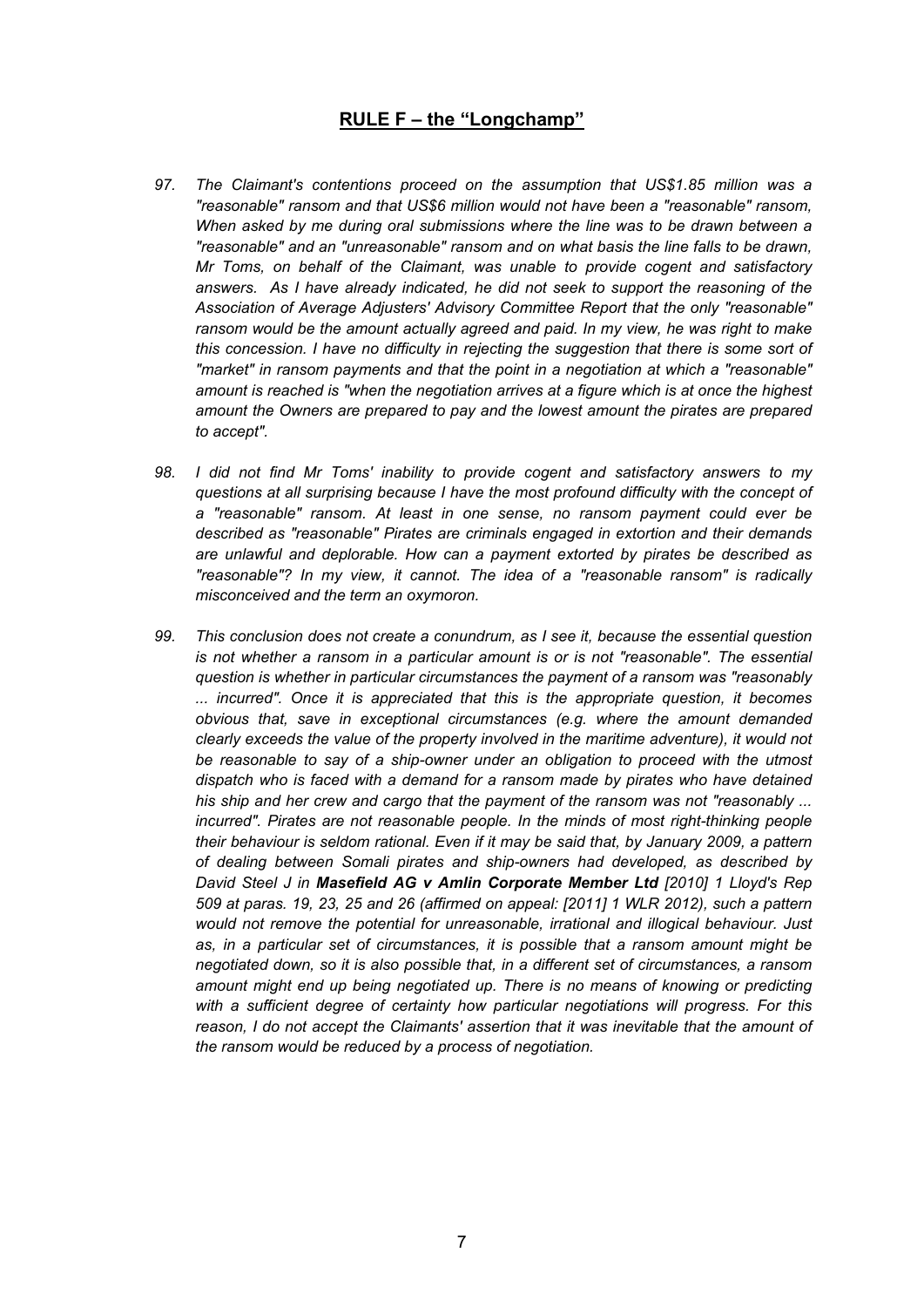- 100. It is true that, with the benefit of hindsight, it can be said that the amount of the ransom in *this case was significantly reduced by the process of negotiation. However, for the reasons which I have identified, it was not possible to state with reasonable certainty when the ransom demand was made that the amount of the ransom would inevitably be significantly reduced by the process of negotiation. Further, the contention that immediate acquiescence in the sum demanded might have led to a higher sum being demanded is no more than speculation.*
- *101. The value of the property involved in the maritime adventure is undoubtedly a relevant factor in the assessment of whether a ransom payment was "reasonably ... incurred". If the amount of the demand clearly exceeded the reasonably understood value of the property involved in the maritime adventure, it would be unlikely that, if the payment was made, it would have been reasonably incurred. However, the same cannot be said of the situation where the amount of the demand was clearly less than the reasonably understood value of the property involved in the maritime adventure and where a saving would be made if the amount of the demand was paid.*
- *102. For the reasons set out above I have come to the conclusion that it is not possibly reasonable to conclude that a ransom payment of US\$6 million would not have been "reasonably ... incurred" within the meaning of Rule F of the York-Antwerp Rules 1974.*
- *103. In reaching this conclusion, I derive comfort from the fact that the rule of contribution which has been invoked in the Adjustment under consideration has its foundation in the plainest equity and that the circumstances of this case were such that natural justice requires that all should contribute to the substituted expenses incurred by the Second Defendant. The reduction in the amount of the ransom was only achieved by a process of negotiation which necessarily involved the ship-owner incurring expenditure.*
- *104. For these reasons, I am unable to accept the Claimants' contentions on this issue and it is unnecessary for me to proceed further with an analysis of the question whether the hypothetical expenditure in substitution for which the expenses were incurred "would have been allowable as general average" within the meaning of Rule F.*
- 105. For completeness, let me just add this. If it is legitimate, in the context of the application *of Rule F, to adopt the approach which the House of Lords in The Bijela adopted in the context of the application of Rules X and XIV of the York-Antwerp Rules 1974, the resolution of the primary issue in this case becomes simpler. The question would become, what would have happened on the hypothetical assumption that the substitute expenses had not been incurred? The answer to that question is simple. Unless the voyage had been abandoned, which would have been an unreasonable course for the ship-owner to adopt in the circumstances prevailing when the demand was made, the amount demanded would have been paid. (The position is a foritiori if, in answering the question, it is appropriate to make the hypothetical assumption that incurring the substitute expenses was not an available option. However, in the light of the decision of the House of Lords in the The Bijela, it would clearly not be appropriate for me to make this hypothetical assumption.)*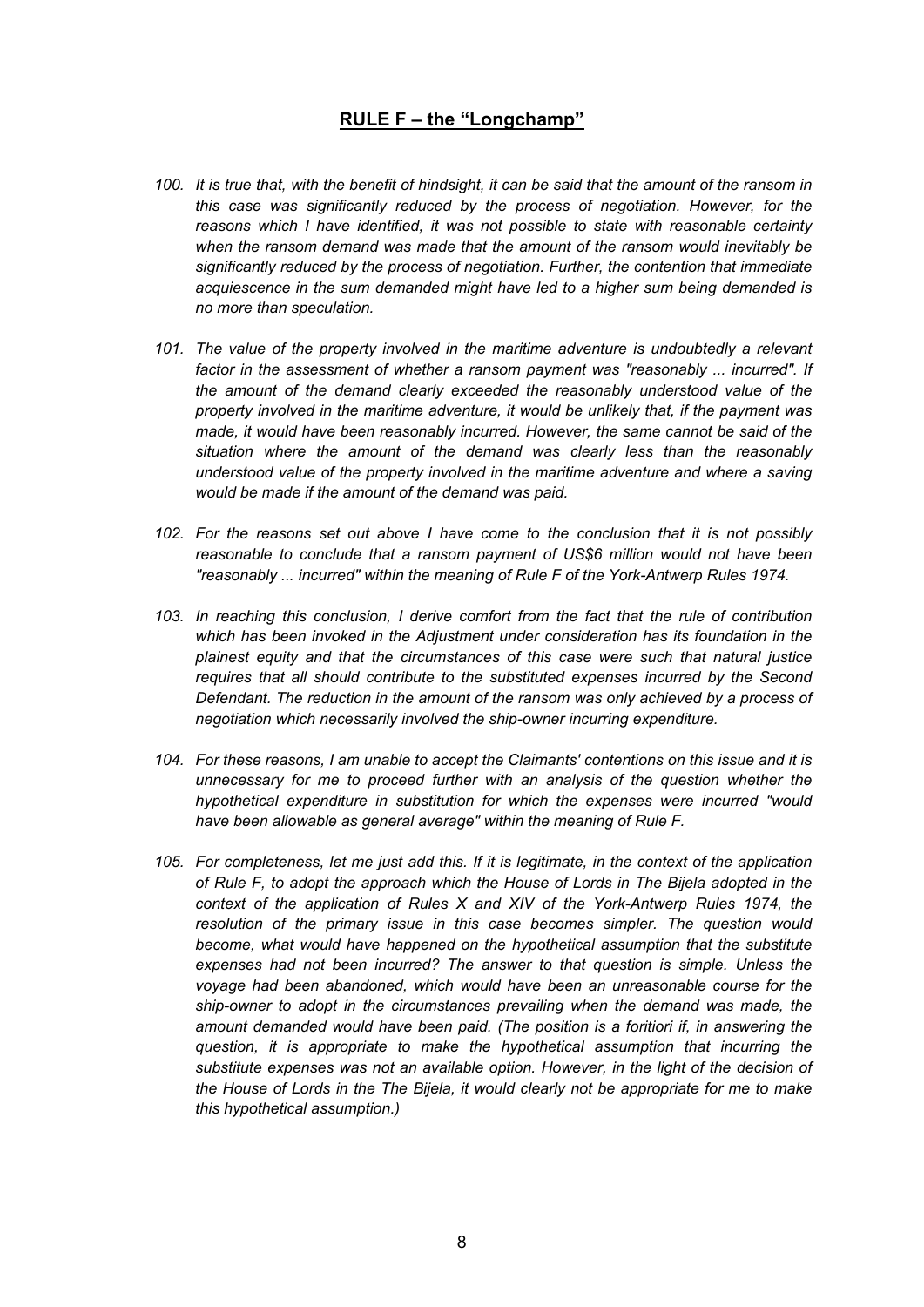- *106. The Claimants also contend that the expenditure claimed under Rule F and allowed in the Adjustment was not "extra" within the meaning of Rule F and, accordingly, that it should be disallowed for this reason. I do not agree. In the context of Rule F, as I have held above, all that is required is that the substituted expense which has been undertaken has resulted in additional financial outlay which would not ordinarily have been incurred. That is precisely what happened in this case.*
- *107. Finally, in this context, it is contended on behalf of the Claimants that the cost of bunker consumption is not recoverable under Rule F because the consumption of bunkers are losses and not "expenses". I have already dismissed the suggestion that the consumption of bunkers is not the incurring of an "expense" within the meaning of Rule F. Accordingly, the consumption of bunkers was properly allowed in the Adjustment as an additional" expense".*

#### 5. Rule F – meaning of "extra"

The Judge had commented earlier (para. 89):

"In my view, this is to read too much into the word "extra" in Rule F. The word should be given *its ordinary and natural meaning, namely, "additional", which is the word which has been used in substitution for the word "extra" in the York-Antwerp Rules since 1994. When the change from "extra" to "additional" was introduced in 1994, it was reported that no change in meaning or practice was intended, merely clarification to express what has always been the intention and also is expressed in the French text, which uses the word "supplémentaire". Properly construed, the phrase "extra expense" is intended to indicate no more than that the substituted course which has been undertaken has resulted in additional financial outlay which would not ordinarily have been incurred."*

6. Rule F – meaning of "expenses"

It was argued by the Claimants that the consumption of bunkers was a "loss" to Shipowners (rather than an expense) and therefore falls outside the scope of Rule F. The judge disagreed noting that the YARs refer else-where to consumption of fuel as an expense (e.g. Rule XI).

#### 7. Summary

- 7.1 At para 69 the Judge set out the following requirements for an allowance under Rule F:
	- *"69. Whilst there is no English authority in which Rule F has been applied, it is generally accepted that Rule F imposes the following requirements:*
		- *(1) First, the Rule is concerned only with "expenses";*
		- *(2) Second, it is only those expenses which can be described as "extra" which qualify;*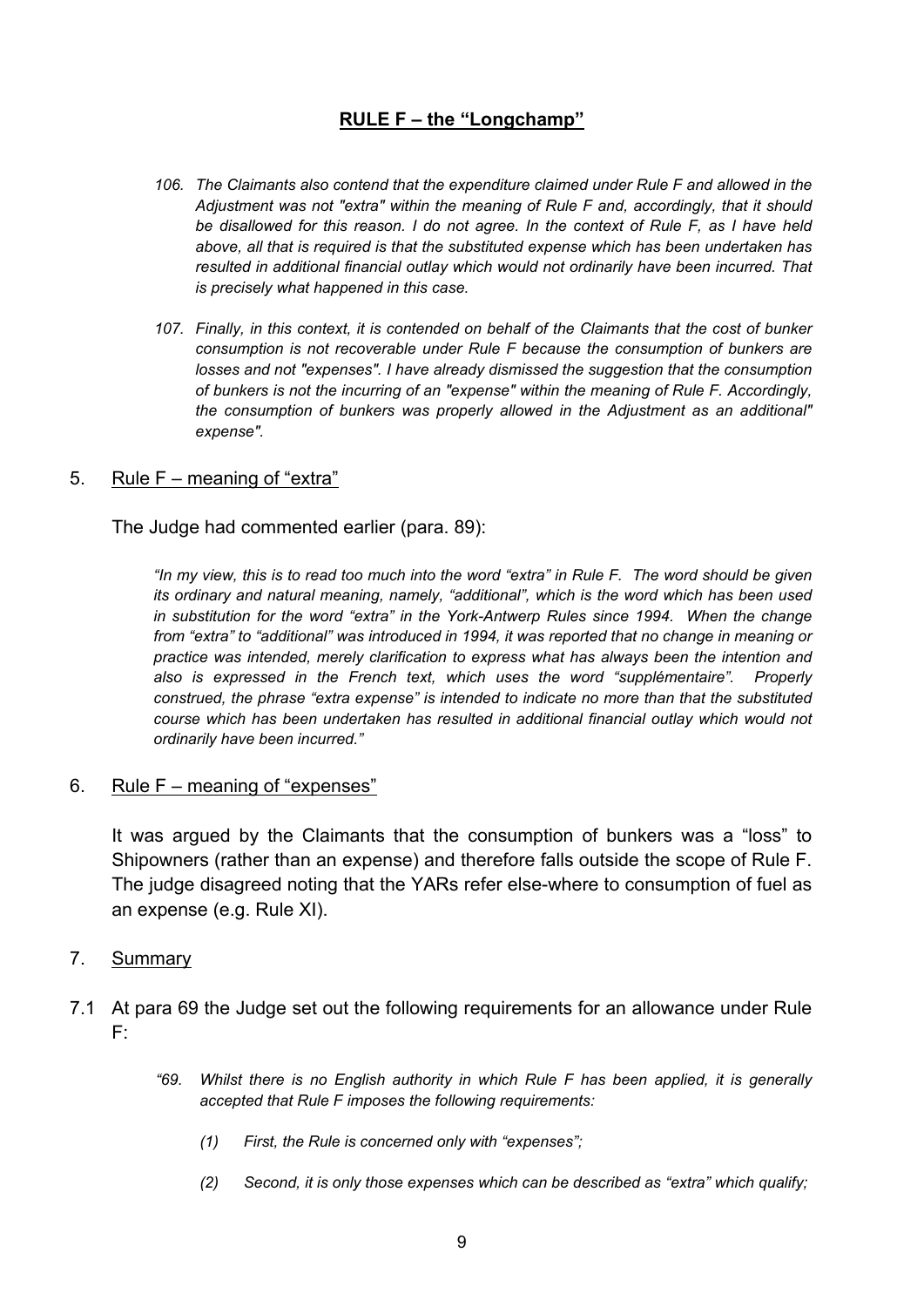- *(3) Third, there must have been an alternative course of action which, if it had been adopted, would have involved expenditure which could properly be charged to general average; and*
- *(4) Fourth, the extra expenses must have been incurred in place of the alternative course of action."*

It is suggested that all of the above follow conventional thinking and that no new principles were applied in reaching his decision, which was essentially a question of fact arising from the circumstances of the case.

As he put it in para 99 "*The essential question is whether in particular circumstances the payment of a ransom* (in the amount first demanded by the pirates) *was reasonably incurred."*

Although no expert evidence was put forward by the Claimants, the Judge had referred to Masefield v Amlin [2010 I LR 509] which set out the familiar pattern of negotiation in such Somali cases. Many therefore found his decision to be surprising, since nobody should recall a Somali piracy case where the first ransom demand had been paid and experts invariably advised strongly against doing so.

With hindsight, the AAA's Advisory Committee's conclusion (see 2.2 above) may have given a misleading impression of exactitude which is clearly impossible in such cases. The Committee said that they found no difficulty in saying that a reasonable level of settlement could be ascertained:

*"That point is reached when the negotiation arrives at a figure which is at once the highest amount the Owners are prepared to pay and the lowest amount the pirates are prepared to accept; it is, in short, the amount for which the ransom was actually settled."*

In practice, before the actual payment is agreed, the parties involved will consider whether that amount falls within a range of figures that could all be described as reasonable if a knowledgeable by-stander was invited to consider the circumstances. That range might be quite wide, as those closely involved balance the possibility of further reductions in the agreed ransom against the implications of further delays; but there are also experts available who could offer a credible opinion that a proposed settlement "looked about right".

It remains to be seen what the Court of Appeal makes of this point, but it would seem that any decision will revolve around consideration of the factual circumstances rather than the principles to be applied.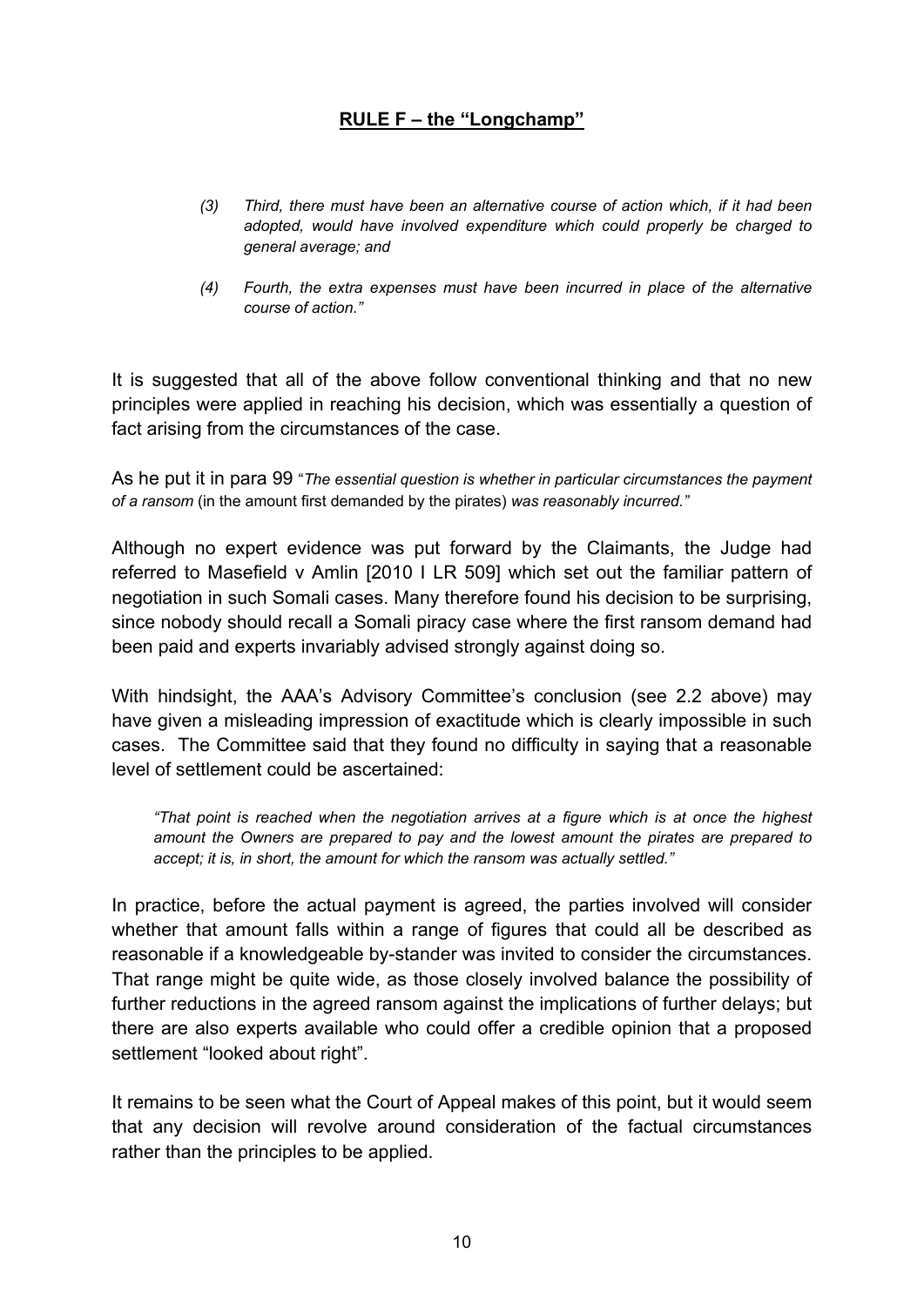### 7.2 Meaning of "expenses"

The point at issue was simply whether the consumption of bunkers was a loss or expense and the Judge decided in favour of the latter. The point does not appear to have been argued with regard to wages but it is assumed the same conclusion would have been reached.

It is interesting to note that no other running expenses, such as insurance, management costs etc. were put forward in addition to the fuel and wages. In recent adjustments where detention expenses while negotiating with salvors have been claimed under Rule F, port charges have also been included.

#### 7.3 Meaning of "extra"

The argument that the word "extra" in the YARs 1974 should be read as "extraordinary" appears to have been advanced chiefly by the editors of the 11<sup>th</sup> Edition of Lowndes and was set out with typical clarity by John Wilson in this 1988 Chairman's Address. The view was not shared by many practitioners and the introduction of the word "additional" in place of "extra" in the YARs 1994, appeared to be the end of the matter. In the YARs 1974 context, the Judge had concluded (para 89):

*"Properly construed, the phrase "extra expense" is intended to indicate no more than that the substituted course which has been undertaken has resulted in additional financial outlay which would not ordinarily have been incurred."*

This definition is also consistent with the invariable practice of adjusters of crediting (for example) the ordinary costs of completing a voyage before making an allowance under Rule F for transhipment expenses, so that only the "extra" cost is allowed; however that is not at issue here.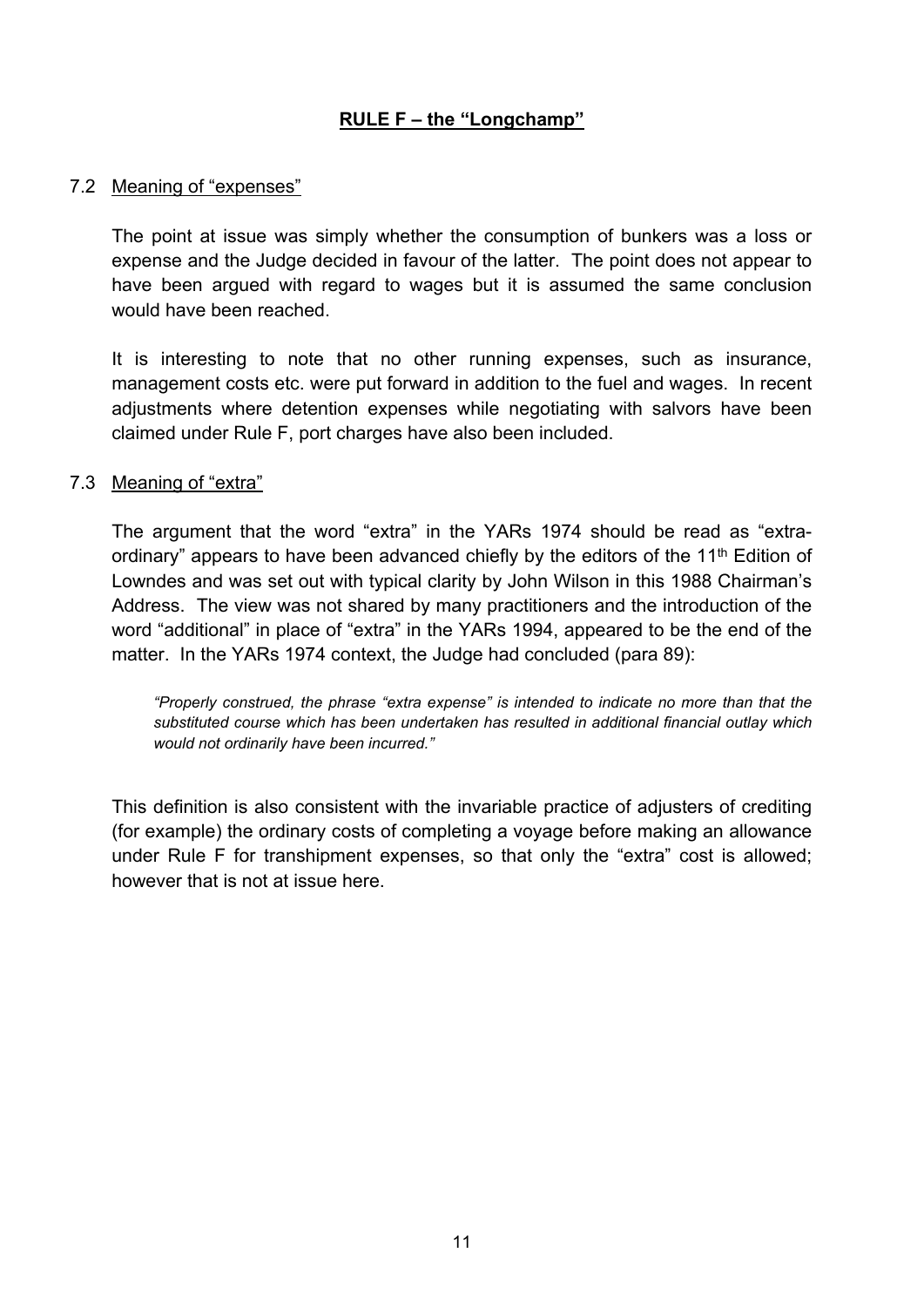### **B) RULE F**

#### 1. Background

Notwithstanding the judgement in Wilson v Bank of Victoria (1867), commercial interests clearly welcomed the useful idea of substituted expenses and in 1876 the Association of Average Adjusters agreed two new Rules of Practice dealing with towage and forwarding of cargo from a Port of Refuge. These were incorporated into one rule in the YARs 1890 that provided that the extra cost of towage, transhipment or forwarding, up to the amount saved, shall be payable by the parties to the adventure in proportion to the extra-ordinary expense saved. This rule (Xd) remained in the YARs 1924 but was supplemented by a new Rule F:

*"Any extra expense incurred in place of another expense which would have been allowable as general average shall be deemed to be general average and so allowed but only up to the amount of the general average expense avoided."*

(It will be recalled that the YARs 1924 were the first to have lettered rules setting out general principles).

#### 2. Development in YARs

In 1950 Rule F was changed from its 1924 form in order to confirm existing practice that savings to other interests were ignored:

> *"Any extra expense incurred in place of another expense which would have been allowable as general average shall be deemed to be general average and so allowed without regard to the saving, if any, to other interests, but only up to the amount of the general average expenses avoided."*

In 1994 the term "extra expense" was replaced by "additional expense".

#### 3. Discussion

As noted above, the Judge construed the words "extra expense" in Rule F to indicate: *"no more than that the substituted course which had been undertaken has resulted in additional financial outlay which would not ordinarily have been incurred."*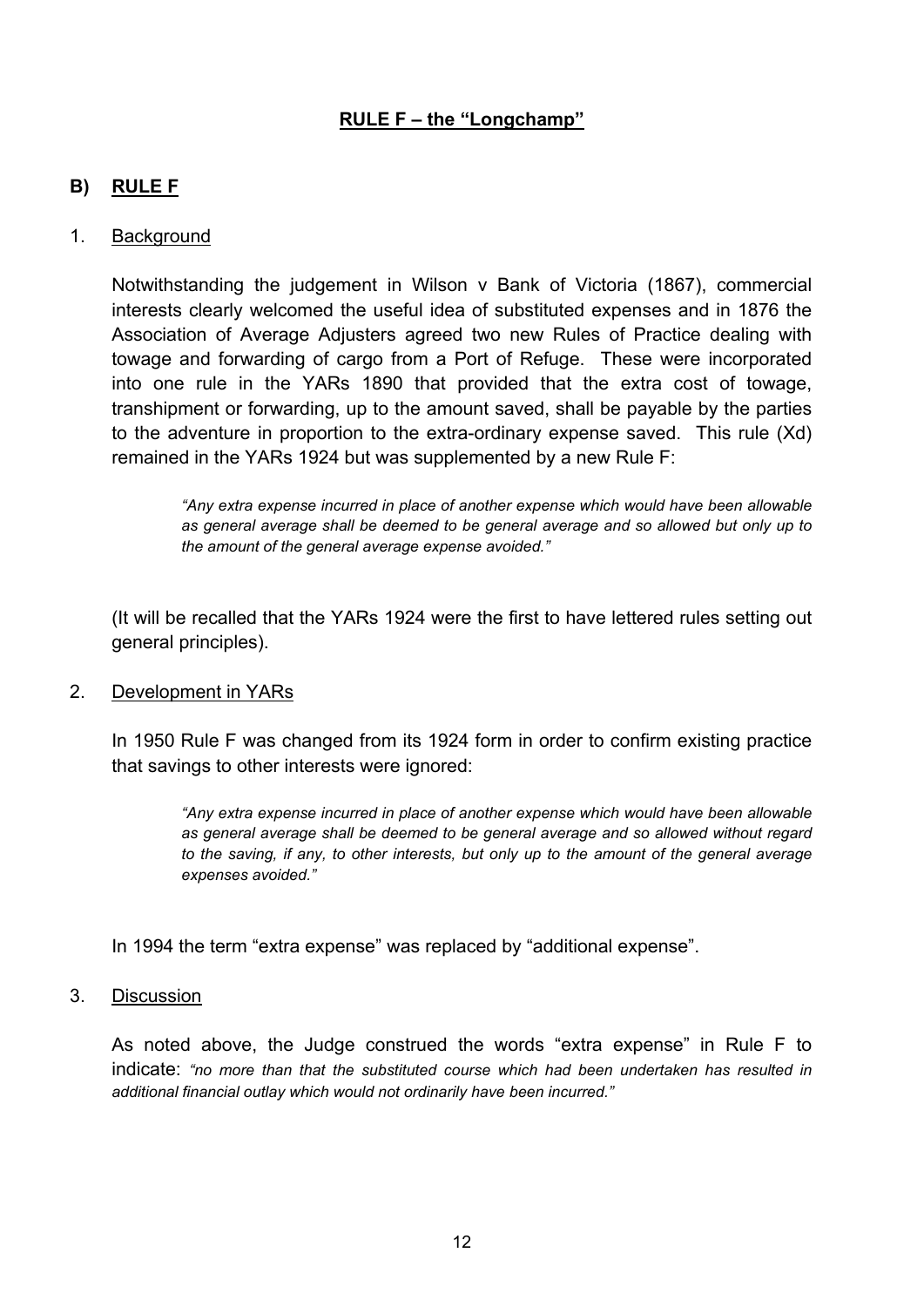It is suggested that the definition given above begs the question of what expenses are in fact "*ordinarily incurred"* on a voyage, when it has long been recognised that "*the services of the crew during the whole voyage are due to the cargo, being, like the use of the ship itself, purchased by the engagement to pay freight. The shipowner must take the chance of a longer or shorter voyage"* (Lowndes Law of General Average, 1888). This principle still holds good, subject to two possible provisos: firstly, that the early debates about crew wages took place when crews were paid off at the end of each voyage rather than forming a continuous overhead unless the ship is not laid up; secondly, that the English law position on some of the issues must be viewed as subordinate to the YARs themselves.

It is probably fair to say that many practitioners felt unhappy with the "Longchamp" case, not only because of the decision on the facts, but also because they felt that the running expenses of a vessel arising from a delay in the voyage did not "belong" in general average if they were not specifically provided for under Rule XI. Their analysis would probably be that there are actually three types of "expenses":

a) "ordinary" expenses

These are the expenses that a Shipowner would have in mind when calculating the anticipated return on freight or hire for a voyage, on the basis of "all going well".

b) "enhanced ordinary" expenses

If all does not go well and the voyage is prolonged due to bad weather, strikes or other contingencies, the Shipowner's expenses in earning freight will increase, eating into or perhaps extinguishing any profit on the voyage. This is a commercial risk that the Shipowner takes.

c) "extra" expenses

Some of the most common types of expenditure claimed under Rule F, namely transhipment and towage to destination, fall clearly outside the Shipowner's obligations under the contract of affreightment (absent any special terms) so that it is easy to identify them as costs not "ordinarily incurred".

However many sacrifices and expenses commonly allowed under the YARs could be said to be in fulfilment of safeguarding the ship and cargo, which is a contractual obligation, but they fall within the term "extra-ordinary" used in Rule A. See Hobhouse J in the "Bijela" (1992, 1 LR 637):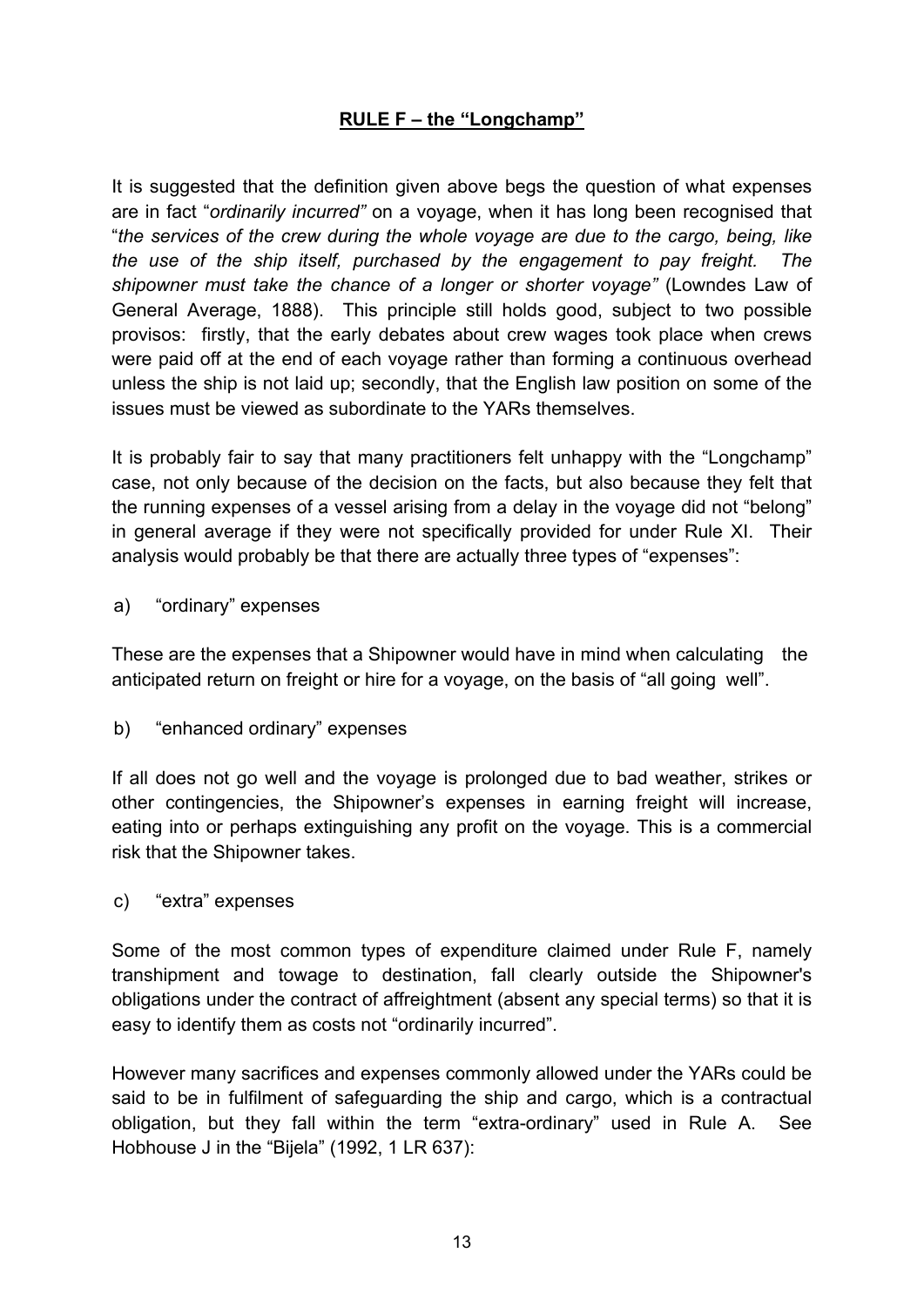*"Accordingly the 'prima facie' position is that the expenses of repair were particular average expenses incurred by the Shipowners in the course of fulfilling their contractual obligations under the contracts of carriage. The existence of the obligation is not decisive of the question before me. Many types of general average expenditure are incurred by the master in the fulfilment of his duties to the interests involved in common adventure, including to the cargoowners, and the function of general average is to provide a superimposed scheme for the sharing of the burden of that expenditure in an equitable fashion. It is simply the starting point."*

See also Lowndes para F 20 (13<sup>th</sup> ed), also commenting on the "Bijela":

"The present editors continue in the view that it is not necessary for the course of action to fall *completely outside the contractual obligations; if the intention were otherwise the more generalised terms of r.F would be largely unnecessary. However, in the context of the rule an "additional" expense must at least be something that goes beyond the ordinary voyage expenses that might have been contemplated when the common adventure began. Those anticipated voyage expenses would normally include some element for contingencies, such as additional fuel consumed during bad weather or expenses arising out of problems such as port congestion. Such costs of earning freight may be enhanced by factors outside the shipowner's control but this is a commercial risk that is taken as part of earning freight. The requirement to repair accidental damage to the ship and complete the voyage in a timely manner also remains part of the obligations under the contract of affreightment so that to qualify under r.F as "additional" any expenses incurred in this regard must involve something that is beyond the normal or standard means of conducting that repair. In practice, one is therefore left in some instances to decide questions on the basis of degree and impression."*

It should be noted that what is considered "ordinary" can change over time. In the past, the extra costs of airfreight over seafreight might have been considered as a Rule F allowance on the basis of Rule XI expenses saved. However for many years now, use of airfreight is considered to be the norm and the full cost is born by the hull and machinery insurer.

4. If the correct construction of the words "extra expense" is that anything other than a) above is "extra" and can be included, the question arises as to why only wages and bunkers have been put forward. If, in particular, wages are admissible then it is difficult to see why other running costs such as insurance and management charges should not be included. The fact that wages are allowed in specific circumstances under Rule XI does not seem to provide the answer, because Rule F is concerned with expenses that are not allowable as general average.

Further, it would also be open to any party to the adventure to put forward expenses of a similar kind.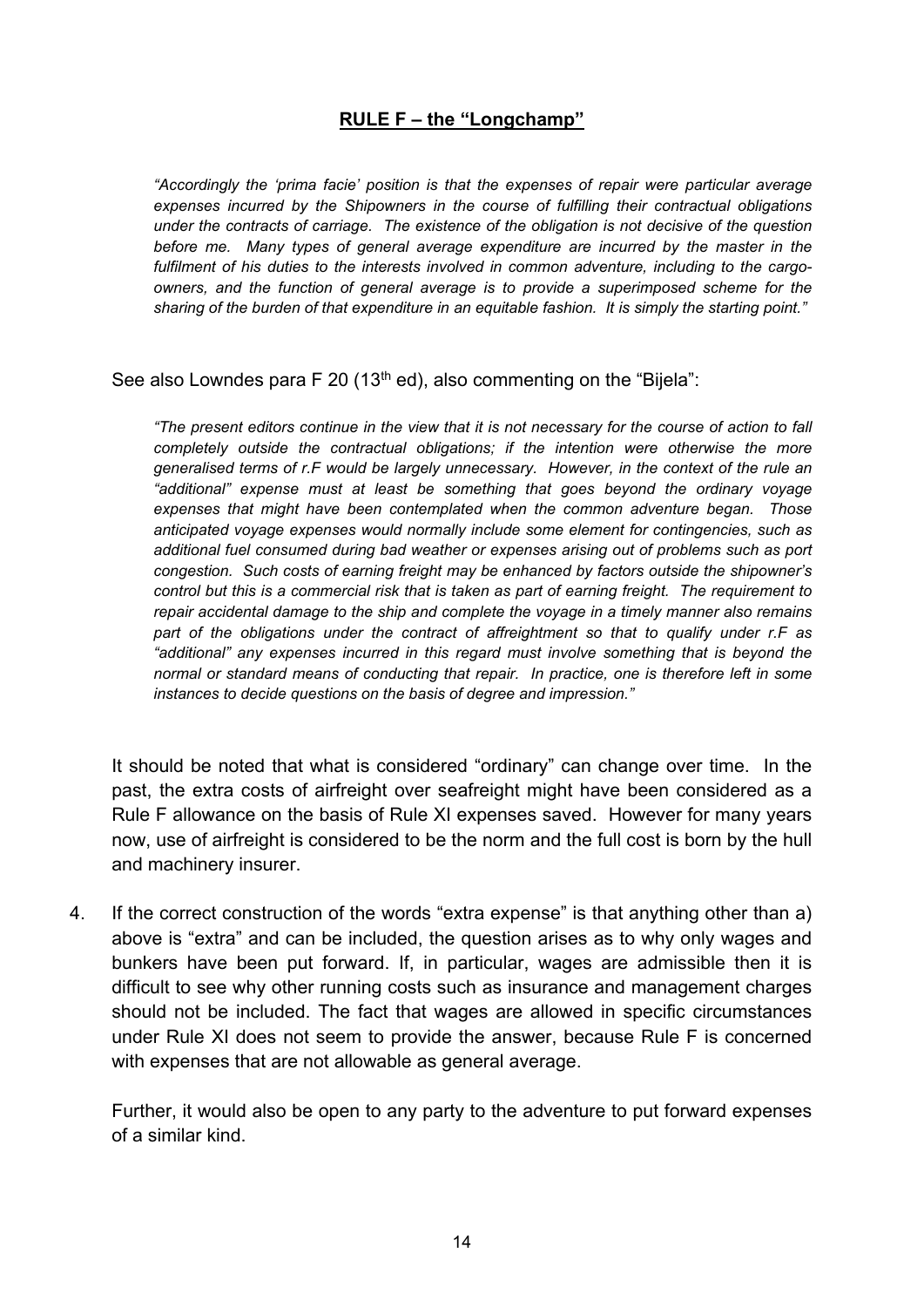### **C) RULE C**

#### 1. Background

If it is considered that wages and bunkers (consumed while the vessel is detained under circumstances not covered by Rule XI) and perhaps other running costs can potentially be allowed as "extra" or "additional" expenses under Rule F in appropriate circumstances, the question then arises as to whether the provisions of Rule C prevent such allowances. There is a subsidiary issue of whether the answer to this question is different under YARs 1974 and YARs 1994.

#### 2. Development in YARs

Since its introduction in 1924, Rule C has appeared in the following forms.

The first paragraph remains the same in all versions:

#### 1924, 1950, 1974, 1994, 2004

*Only such losses, damages or expenses which are the direct consequence of the general average act shall be allowed as general average.*

Variations in the other paragraphs are:

- *1924: Damage or loss sustained by the ship or cargo through delay on the voyage, and indirect loss from the same cause, such as demurrage and loss of market, shall not be admitted as general average.*
- *1950: Loss or damage sustained by the ship or cargo through delay, whether on the voyage or subsequently, such as demurrage, and any indirect loss whatsoever, such as loss of market, shall not be admitted as general average.*
- *1974: Loss or damage sustained by the ship or cargo through delay, whether on the voyage or subsequently, such as demurrage, and any indirect loss whatsoever, such as loss of market, shall not be admitted as general average.*
- *1994: In no case shall there be any allowance in general average for losses, damages or expenses incurred in respect of damage to the environment or in consequence of the escape or release of the pollutant substances from the property involved in the common maritime adventure.*

*Demurrage, loss of market, and any loss or damage sustained or expense incurred by reason of delay, whether on the voyage or subsequently, and any indirect loss whatsoever, shall not be admitted as general average.*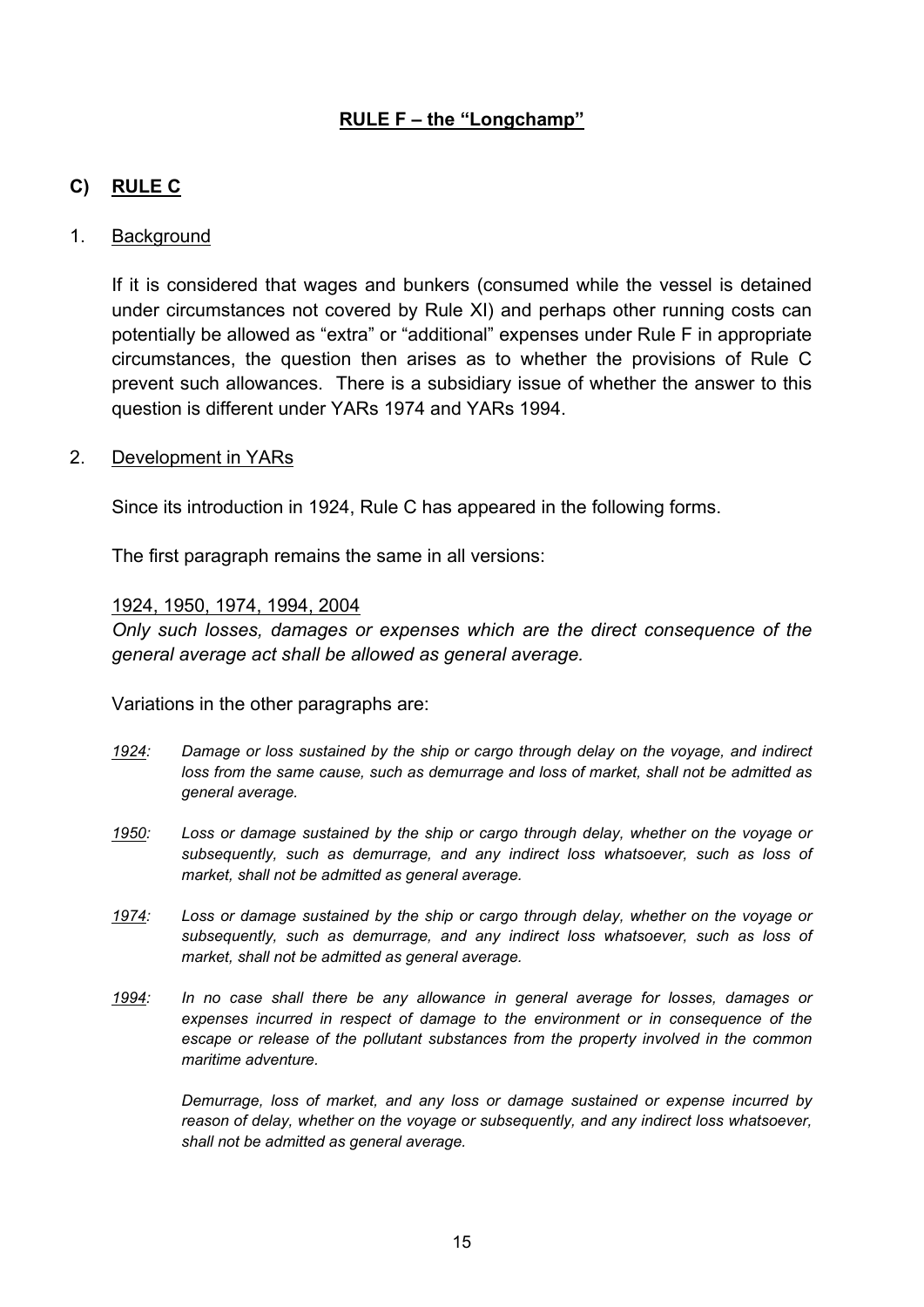With regard to these changes the following comments are to be found in Lowndes  $(13<sup>th</sup>$  ed):

#### *"1950:*

*Under the 1924 Rule the express exclusion of loss by delay was limited to delay on the voyage. In Wetherall v The London Assurance where the shipowner claimed loss by detention of the vessel during repairs of general average effected after the end of the voyage, it was held that the rule did not exclude such a claim. In other countries, however,* it had been held that the rule did, by clear implication, exclude a claim for loss by delay after *the end of the voyage. In order to resolve these doubts, the words on the voyage in the second paragraph of the rule were changed to* on the voyage or subsequently*.*

#### *1994:*

*Apart from the new paragraph dealing with pollution liabilities, certain improvements of a drafting nature were made in the rule. In particular the discrepancy between the apparent scope of the first paragraph (which refers to losses, damages or expenses) and the last paragraph (which referred only to loss or damage) has been eliminated; and the somewhat misleading reference to loss of market as an example of indirect loss has been altered."*

The lettered rules first appeared in 1924 at the Stockholm Conference which was convened with the objectives of:

- *"(1) A revision of the York Antwerp Rules to bring them into line with modern requirements;*
- *(2) the embodiment in the revised rules of a general declaration of the principles underlying the rules of practice therein contained, so that such principles may be accepted and applied in those cases which are not provided for in such rules."*

The essentials of the lettered Rules have remained largely unchanged; addition of the Rule of Interpretation in 1950 made it clear that the numbered rules had primacy over the lettered rules. However Lowndes PRE.09 (13<sup>th</sup> ed) includes the following:

*"If a claim in general average can be established under one of the numbered rules, it does not follow that all the lettered rules must be disregarded in relation to that claim. In the first place, if a claim is advanced under one of the numbered rules "it is the wording of the numbered rule which has to be construed but it should be construed taking into account the general principles of the York-Antwerp Rules as stated in the lettered Rules. (Hobhouse J. in the "Bijela") Secondly, the Rule of Interpretation requires that the numbered rules shall override the lettered rules only to the extent that there is inconsistency between them in any particular case. It should not be assumed that inconsistency exists, and an attempt should be made to reconcile all the provisions of the Rules so far as possible."*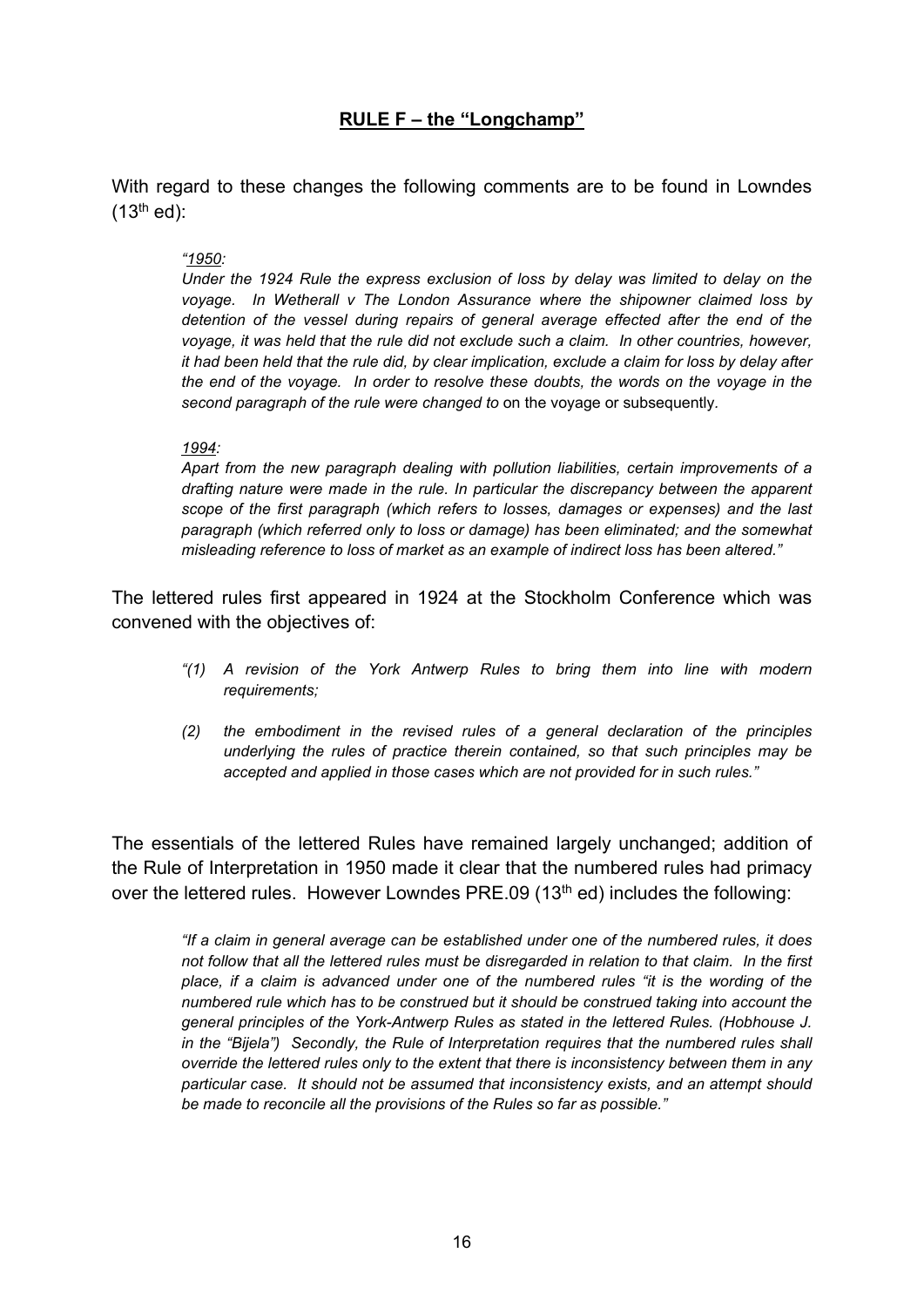### 3. Discussion

Although the remarks of Hobhouse J and the editors of Lowndes suggest a need to take account of general principles, there are no obvious authorities to help with the matter of whether any lettered rule has priority over another, and the Rule of Interpretation is silent on the point. However, it is evident that there must be a relationship between the lettered Rules so that they do not function independently. For example:

- Rule D applies to all cases, as do the first two paragraphs of Rule G.
- Rule E is applicable to all claims put forward whether under lettered or numbered Rules.
- The Rule C (first paragraph) test of direct consequences can be applied to claims under Rule A or under the numbered Rules.

Should it therefore be assumed that the final paragraph of Rule C which also potentially applies to a claim under Rule A, must equally be applicable to Rule F?

There are two schools of thought. The first would argue that the intention of the lettered Rules is to provide a coherent set of principles for the adjustment of G.A; these principles seek to reconcile and embody different national practices as far as possible, but in any event provide uniformity by being contractually incorporated. The general approach has always been to exclude losses and expenses due to delay from general average because:

- many were matters that formed part of the Shipowner's commercial risk.
- the effects of delay were felt by all parties (whether in the forms of losses or additional expense).
- quantifying the effects of delay would be difficult and time consuming.

This view is therefore that it makes no sense to allow expenses incurred during a delay in the voyage through the "back door" of Rule F.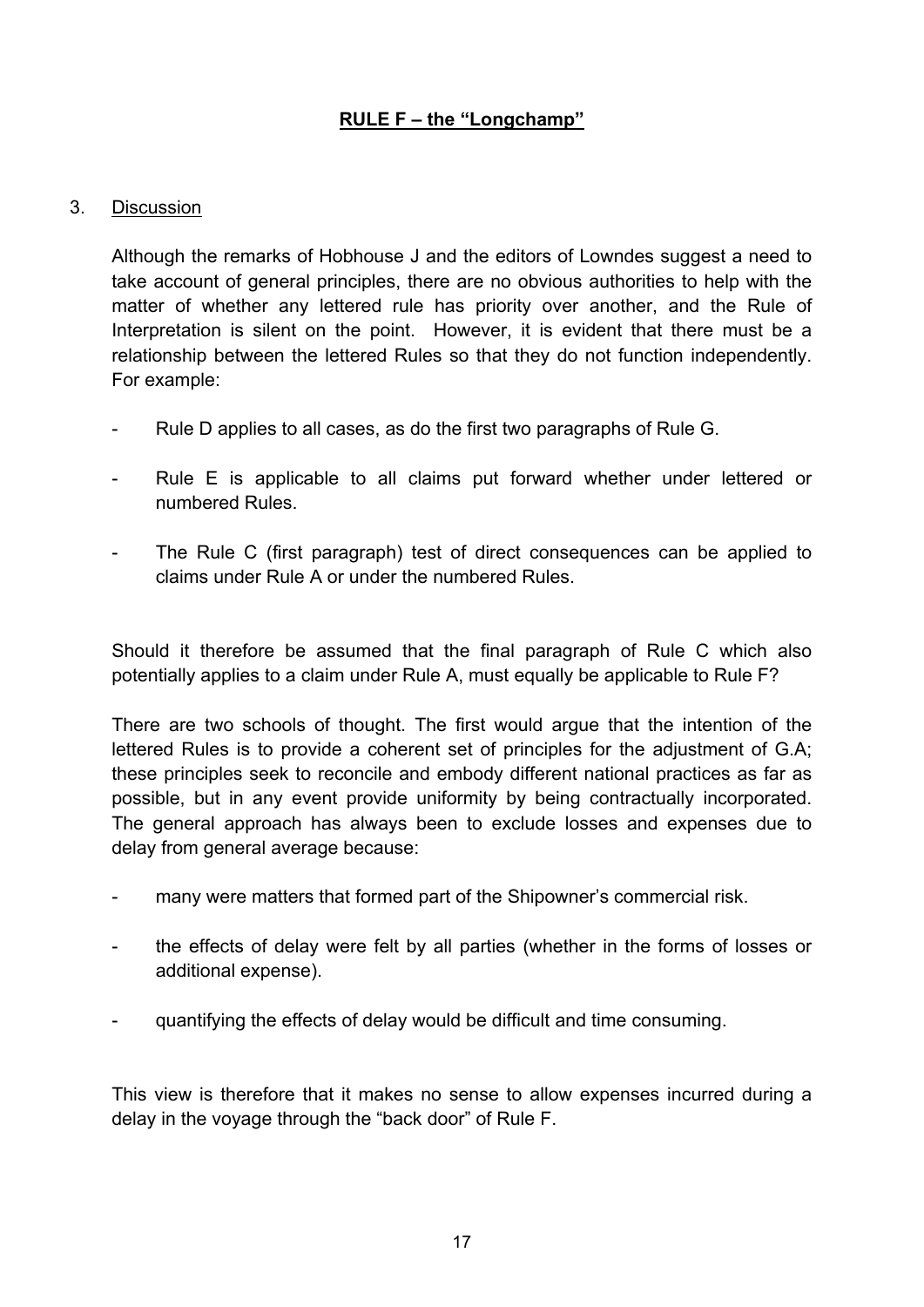The contrary argument is quite simply that one cannot ignore the commercial objective of Rule F which is to save time and expense for all parties by incurring any expenses which are not themselves general average. If any of the expenses arise from a delay during the voyage, this is immaterial if G.A savings are achieved.

### **D) EXAMPLES**

At this point, it may assist to broaden the range of examples where these issues may arise.

#### 1. A piracy example

Essentially the "Longchamp" scenario:

- a) Pirates make an initial ransom demand.
- b) The Shipowner incurs expenses while the ransom is successfully negotiated downwards, consisting of fuel consumed and crew wages which are allowed in Rule F in substitution for the alternative of paying the first demand.
- c) The shipowner also continues to incur normal running costs of management fees, insurance and finance.
- d) (i) The vessel is put off-hire during the detention period so that the owner loses hire during that period or,
	- (ii) The terms of the charter party are (as happened in some earlier Somali cases) such that the vessel remains in hire during the period, so that the time charterer pays for fuel, wages and hire.
- e) The cargo receiver requires the cargo for a major project and has to keep some construction equipment on standby and purchase some replacement items to reduce project downtime.

#### 2. A salvage example

A vessel is salved by a Canal Authority that is notorious for making ambitious demands in respect of salvage services and taking time over negotiations before releasing the vessel.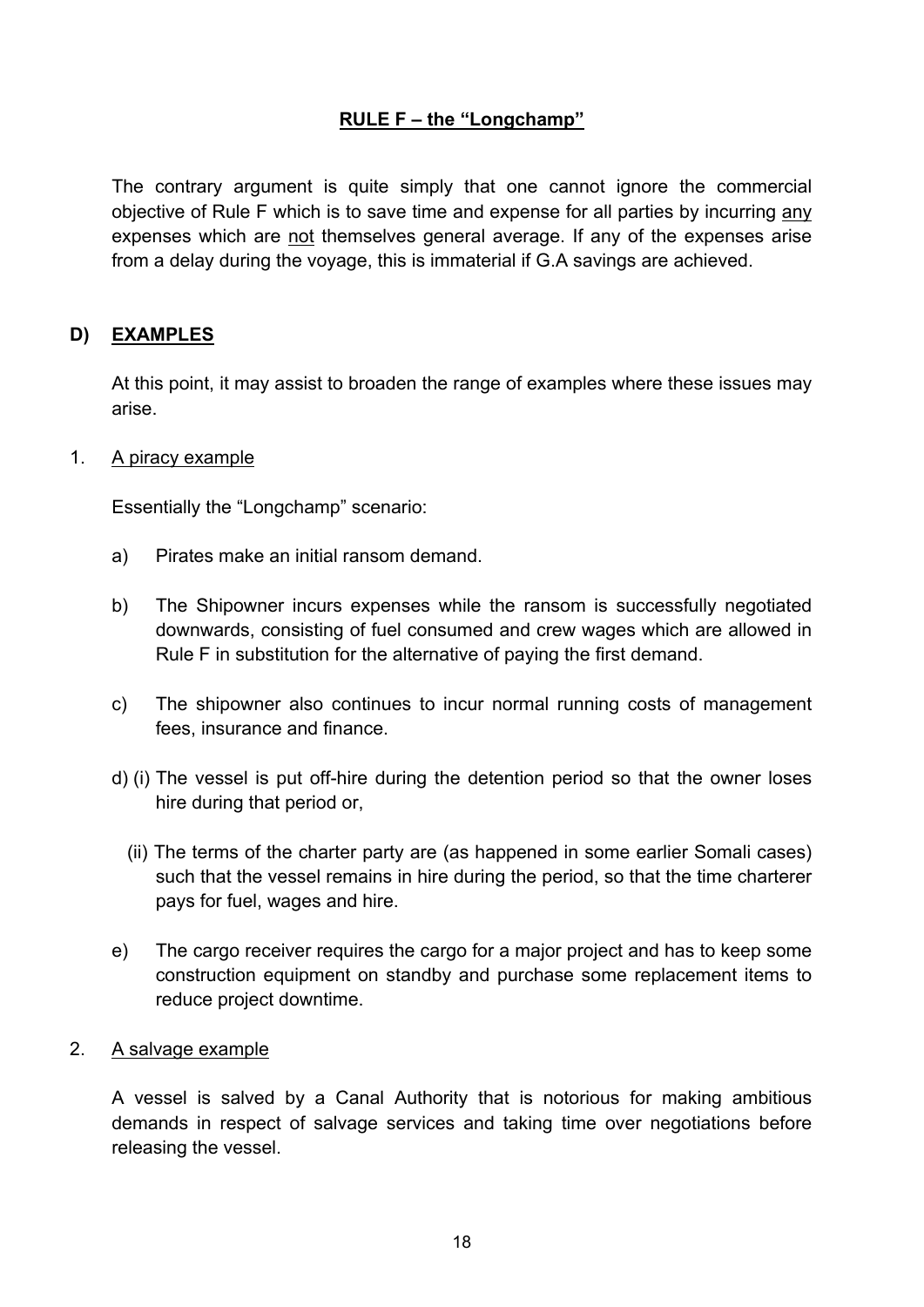While the negotiations proceed over a period of 20 days, the same expenses as outlined in example 1 are incurred by the parties, with the addition of port charges etc. as the vessel waits at anchorage.

### 3. The temporary repair example

A loaded vessel sustains damage on the USA West Cost on passage to China. Temporary repairs in the USA are allowed under Rule XIV in view of significant savings achieved by the avoidance of discharging, storing and reloading cargo. Because of the nature of the temporary repair, the vessel cannot proceed at normal speed and Class impose certain routing requirements, extending the distance sailed by 20%. The following additional costs are incurred by the Shipowner:

- a) Additional wages
- b) Additional fuel consumed
- c) A claim from the time charterer for reduction in hire due to slow steaming and the longer distance sailed.

If the vessel remained on hire, claims for b) and c) could equally be presented by the time charterer. As with example 1, the Shipowner will have also incurred extra operating overheads in addition to wages, and cargo receivers may have to incur additional expenses, perhaps re-arranging inland transport.

### **E) SUMMARY**

1) Examples 1 and 2 require a preliminary debate on the facts as to whether the hypothetical alternative of paying the level of ransom or salvage that is first demanded can be considered reasonable and therefore potentially allowable as G.A.

The third example is more akin to the "Bijela" in that the alternative course of action (in that case doing permanent repairs at New York) being allowed as G.A could be taken as read.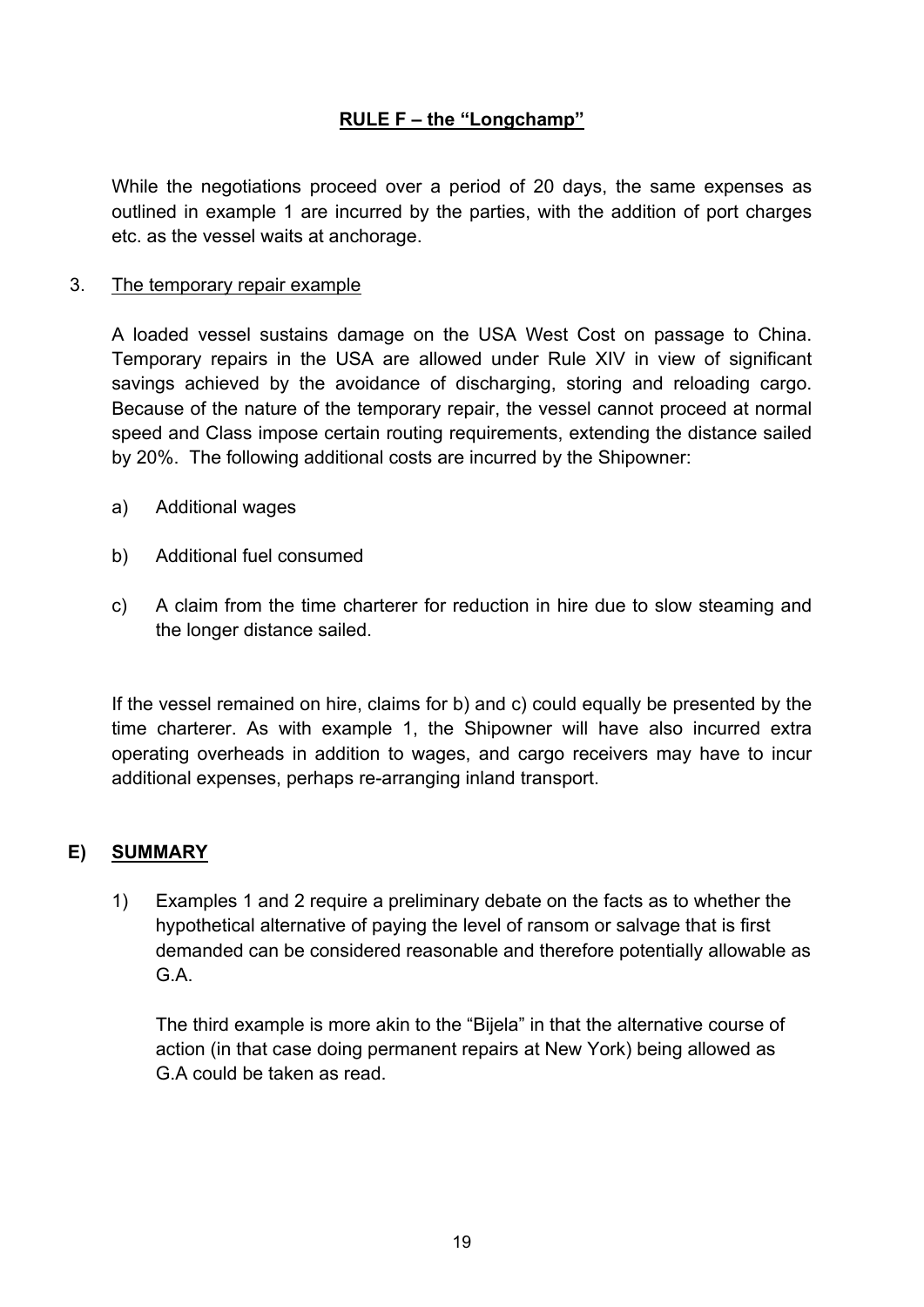It is difficult to envisage any change to the drafting of Rule F that would enhance the process involved in reaching this preliminary determination and perhaps the law of unintended consequences would loom large over any proposed amendments.

2) After that preliminary stage, all other issues identified above relate to quantum – what can be included under Rule F before you apply the 'cap' of what would otherwise have been allowable as G.A?

The answer to this question would appear to be governed by two factors:

- Firstly, what can be considered to be an "extra" (YARs 1974) or "additional" (YARs 1994) expense.
- Secondly, whether and to what extent the provisions of Rule C's exclusions [relating to "Loss or damage…through delay…and any indirect loss whatsoever" (YARs 1974) or "any loss or damage sustained or expense incurred by reason of delay" (YARs 1994)] have on that figure.

With regard to the second factor, the opposing ends of the spectrum could be simply described as:

- Considering Rule C to be irrelevant.
- Applying the terms of Rule C similarly to Rule F.

Current practice (and opinions do differ as has been seen by the reaction to the "Longchamp") is probably more nuanced than either alternative. For example if a parcel of cargo is put in storage, so that a ship can sail with only temporary repairs, and the cargo has to wait a month for a suitable transhipment vessel, the storage costs would very probably be included in the Rule F calculations although arising from a delay. The whole Rule F approach is based on commercial expediency, and flexibility is an important requirement to achieve this objective; not forgetting that the 'cap' represented by the hypothetical substitute G.A allowances provides an overall safeguard.